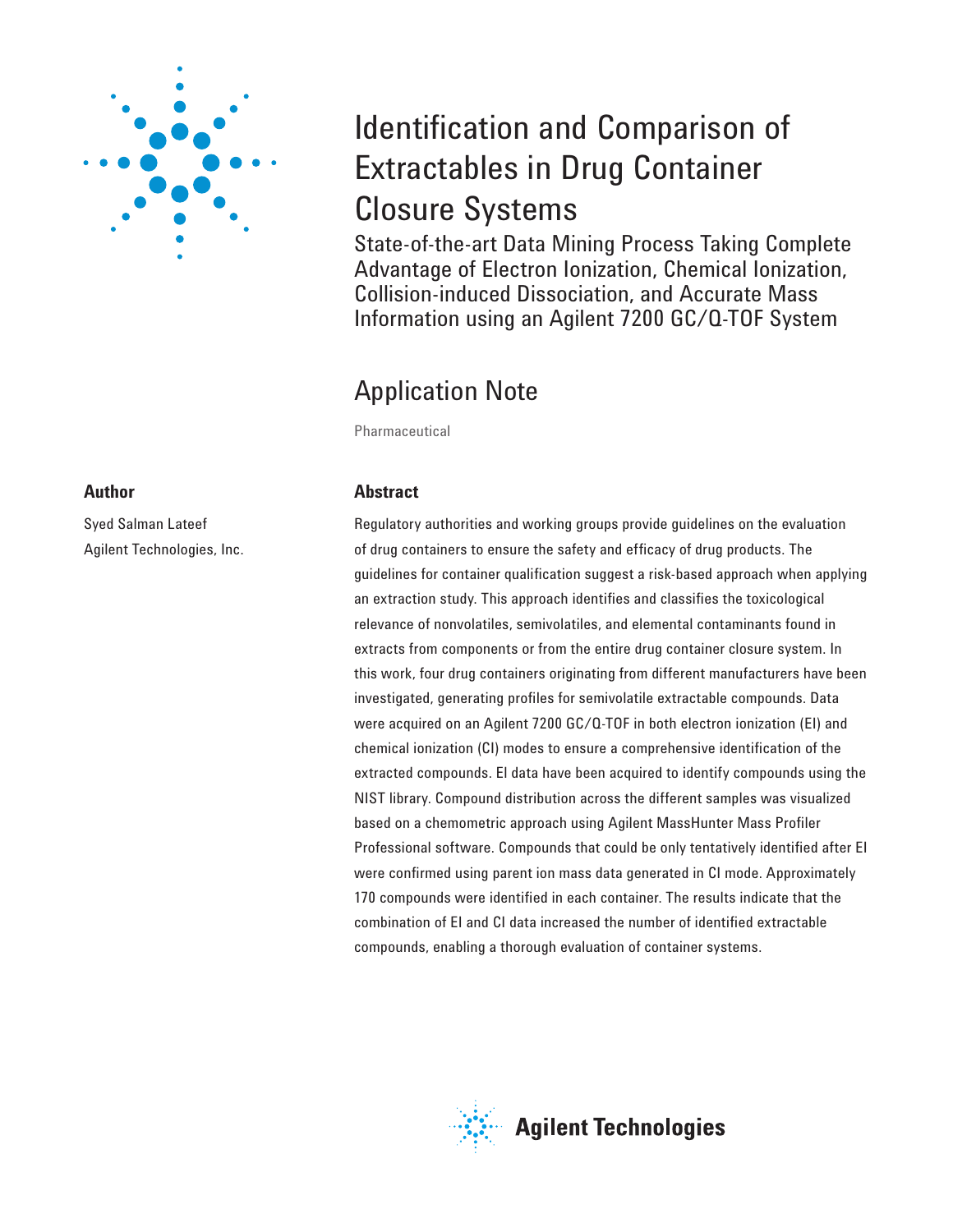## **Introduction**

Extractable studies on drug containers provide valuable information that ensures the safety and efficacy of drugs. An extractable study of the drug container closure system during the early phase of the manufacturing process efficiently supports early material assessment and selection processes<sup>1</sup>. Changes in the manufacturing process when using containers from different vendors change the extractable profiles. Evaluation of the toxicity of extractable compounds from the drug container closure systems is performed using a risk-based approach outlined by the Food and Drug Administration (FDA) $2,3$ . This approach allows for patient population, route of drug administration, and the potential for interaction between formulation and container systems. For ophthalmic drug products (ODP), the degree of concern associated with the route of administration, and the likelihood of interaction between the liquid formulation and the packaging material has been defined as high.

The approach to evaluate the toxicity is to rely on available literature on the absorption, distribution, metabolism, and elimination (ADME) of the compound. If such information is not available, the compounds must be classified based on their structure using the Cramer classification approach. The Cramer classification classifies compounds into different classes:

- **Class I** low toxicity
- **Class II** intermediate toxicity
- **Class III** significant toxicity

Known reactive functional groups that fall under Class III are aliphatic secondary amino-, cyano-, N-nitroso-, diazo-, triazeno-, quarternary N, strain-ringed lactones, epoxides, quinones, and α, β-unsaturated ketones<sup>4</sup>. Recently, Jenke<sup>3</sup> developed and justified a semiquantitative risk evaluation matrix used to determine the amount and testing necessary to establish whether the container is suitable for its intended use.

An extractable study, like any untargeted study, attempts to identify compounds without prior knowledge of the sample contents. Compounds showing strong fragmentation in electron ionization (EI) mode will increase the number of unknowns detected. However, by applying an orthogonal soft ionization technique, such as chemical ionization (CI), highly labile compounds amiable to softer ionization can be more easily identified. Experiments performed on accurate mass instrumentation while using custom-made accurate mass databases would invariably increase the number of compounds identified. Accurate mass instrumentation would also facilitate the identification of unknowns by formula generation of molecular peaks and their fragments.

This Application Note shows that a high resolution Agilent 7200 GC/Q-TOF system was used for extractable studies on four different drug container systems. The sample preparation aimed to analyze only the semivolatile compounds. The chromatograms were acquired in both EI and CI modes. Using the Agilent MassHunter Unknown Analysis software, the EI spectra were automatically deconvoluted and matched to NIST 14 library. The data acquired from the extracts of four different containers were visualized using a Venn diagram, which is a feature of Agilent Mass Profiler Professional (MPP) software. Compounds that were tentatively identified due to low EI library matching scores were converted to a custom database. These low custom databases were used to mine CI accurate mass data to confirm some of the compounds. Figure 1 shows the workflow used for this study.





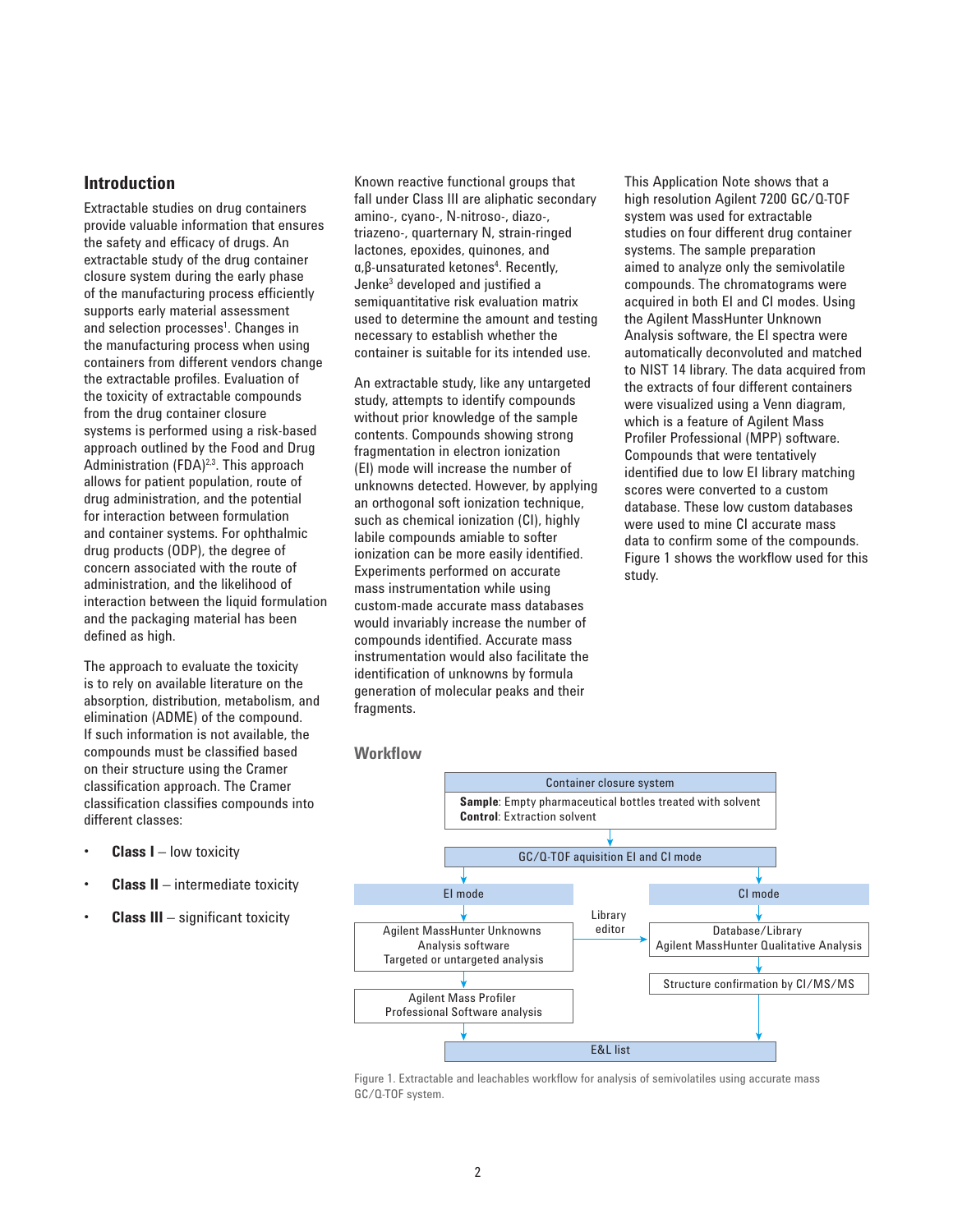## **Experimental**

HPLC grade *n-*hexane, 99%, was purchased from RCI Labscan (Thailand).

## **Sample preparation**

Four empty formulation bottles were purchased locally. Two were made of low-density polyethylene (containers 1 and 2), and two were made of polyethylene (containers 3 and 4). Five milliliters of *n-*hexane was added to each, and sonicated for 1.5 hours. After sonication, the solvent was analyzed. *n-*hexane extraction solvent was used as a solvent blank.

#### Data acquisition and processing

The following Agilent software was used for data acquisition and processing:

- Agilent MassHunter Acquisition Software (B.07.02)
- Agilent MassHunter Qualitative Analysis Software including PCDL Manager Standalone tool (B.07.00).
- Agilent MassHunter Quantitative Analysis Software including Library Editor and Unknown Analysis standalone tools (B.07.01).
- Agilent Mass Profiler Professional Software (Ver. 13.1)

## **Instrument parameters**

Table 1 shows the instrument parameters used in this analysis.

## **Data analysis**

#### EI source data analysis

The data files were processed using MassHunter Unknowns Analysis software for deconvolution, and matched against the NIST 14 library match. A match score  $of > 80$  was used to select identified compounds.

Table 1. GC/Q-TOF instrument parameters used in this experiment.

| <b>GC</b> conditions       |                                                                 |
|----------------------------|-----------------------------------------------------------------|
| GC                         | Agilent 7890A                                                   |
| Injection port             | Multimode inlet (MMI)                                           |
| Mode                       | <b>Splitless</b>                                                |
| Septum purge flow          | 3 mL/min                                                        |
| Inlet program              | 70 °C (0.2 minutes) to 325 °C (7 minutes) at 600 °C/min         |
| Liner                      | Ultra Inert Splitless, single taper, glass wool (p/n 5192-3163) |
| Carrier gas                | Helium                                                          |
| Flow                       | 1.3 mL/min (constant)                                           |
| Purge flow to split vent   | 60 mL/min at 2.73 minutes                                       |
| Gas saver                  | 20 mL/min at 3 minutes                                          |
| Oven program               | 50 °C (3 minutes) to 320 °C (7 minutes) at 6 °C/min             |
| <b>Equilibration time</b>  | 1 minute                                                        |
| Run time                   | 55 minutes                                                      |
| Columns                    | Agilent DB-5ms, 30 m $\times$ 250 µm, 0.25 µm (p/n 122-5532)    |
| Injection volume           | $2 \mu L$                                                       |
| <b>MS</b> conditions       |                                                                 |
| <b>MS</b>                  | Agilent 7200                                                    |
| Tune                       | Autotune                                                        |
| <b>Transfer line</b>       | 280 °C                                                          |
| MS source (El and CI)      | 300 °C                                                          |
| MS quad                    | 175 °C                                                          |
| Mass range                 | 55 to 700 amu                                                   |
| Acquisition rate           | 5.00 spectra/sec                                                |
| Election ionization        |                                                                 |
| El emission current        | $35 \mu A$                                                      |
| El electron energy         | 70 eV                                                           |
| <b>Chemical ionization</b> |                                                                 |
| CI emission current        | $240 \mu A$                                                     |
| CI gas flow                | 20 % EPC                                                        |
| CI electron energy         | 115 eV                                                          |
| Mode                       | Positive                                                        |
| CI reagent gas             | Methane                                                         |
| <b>Collision cell EPC</b>  | Nitrogen, 1.5 mL/min                                            |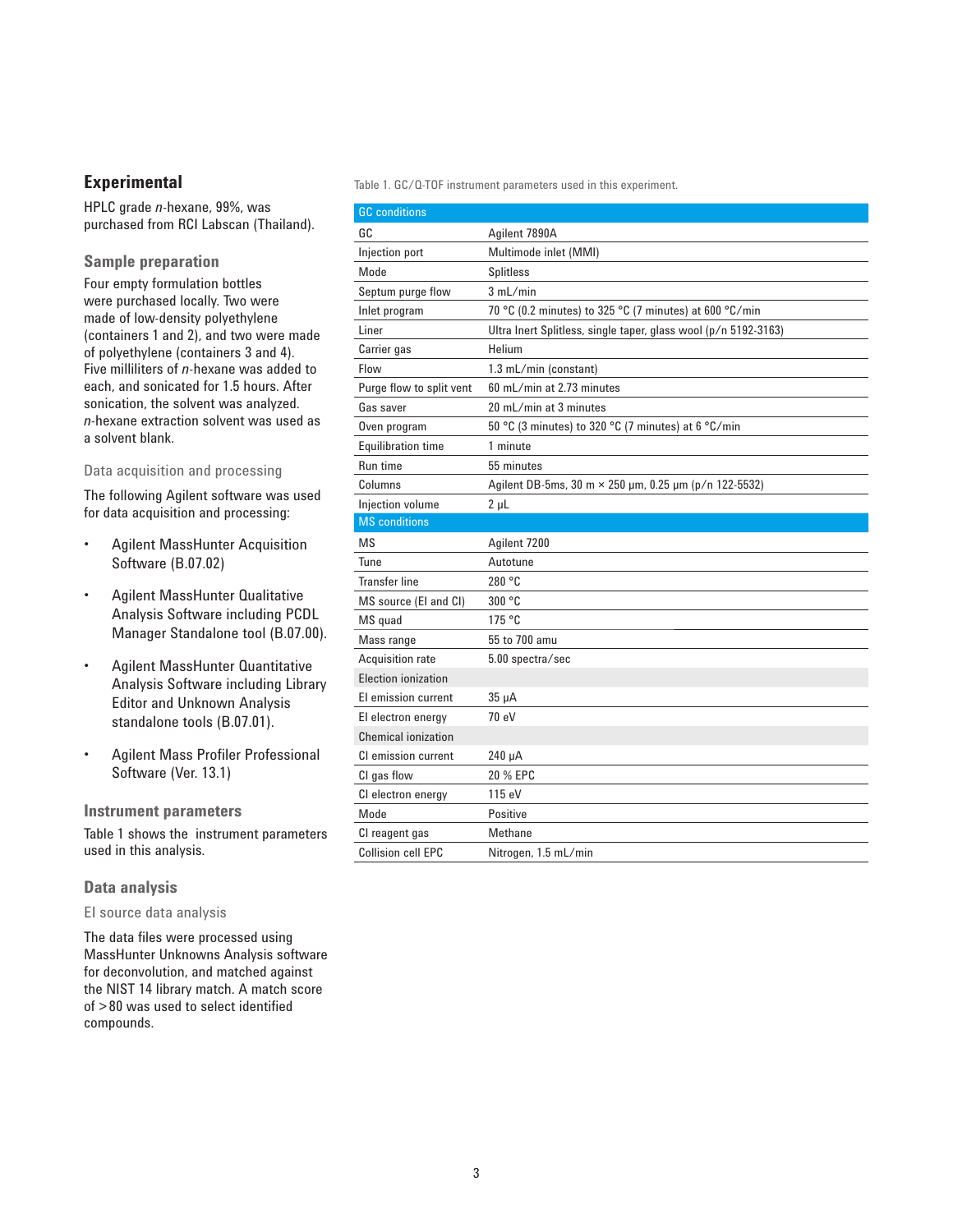#### Creating an accurate mass EI library

The EI results with scores from 50 to 79 were exported to Library Editor Software to form a low score EI library. Scores ≥ 80 were exported to form a high score EI library. The library (in .xml format) contained compound information such as name, formula, retention time (RT), and spectra.

#### MPP analysis

The EI data were reprocessed using the Unknowns Analysis tool to deconvolute and match spectra and RT using the accurate mass, high score EI library. This step helped to filter the results to be exported into MPP software.

## Agilent Personal Compound Database (PCD)

A custom database of literature-reported extractables and leachables was created. The database entries consisted of chemical formula, accurate mass, and CAS ID.

#### CI data analysis

The CI data were processed in MassHunter Qualitative Analysis software using the Find by Formula algorithm with possible adducts  $[M+H]^*$ ,  $[M+C_2H_5]^*$ , and  $[M+C_{3}H_{5}]^{*}$ . The low score EI library was used as a formula database. The CI data were also searched for other extractables using the custom user-created extractable library.

#### Structure elucidation using CI/MS/MS

CI/MS/MS data files were processed using the Find by Targeted MS/MS feature within MassHunter Qualitative Analysis software. The fragment structures were confirmed and drawn using ACD software (ACD Labs, Toronto).

#### Toxicological evaluation

*In silico* prediction for Cramer classification was performed using Toxtree  $v$  2.6.13 $5$ 

## **Results and Discussion**

#### **EI mode analysis**

The data acquired in EI mode were processed using the Unknowns Analysis tool for chromatographic deconvolution and library matching. Although height-based filtering of compounds can be performed by Unknowns Analysis Software, no filtering was applied. Benzene, (1-ethylundecyl)-, also called 2-phenyl tridecane, is an extractable compound identified at 27.3 minutes (Figure 2) in container 2. The Extracted Ions Chromatograms (EIC) of this deconvoluted component coeluted, and had the same peak shape (Figure 2C) while its EI spectrum had a unit mass (NIST) library match with a score 85.3.

| A Components results |                                         |                   |             | <b>B</b> EIC |                               |  |
|----------------------|-----------------------------------------|-------------------|-------------|--------------|-------------------------------|--|
| Component<br>ВT      | Compound Name                           | Match.<br>Factor  | Formula     | CAS#         | $\times$ 10 <sup>7</sup><br>6 |  |
|                      | 27.0796   Heptadecane, 3-methyl-        | 81.61             | C18H38      | 6418-44-6    | 5                             |  |
|                      | 27.1722   Heptadecane, 3-methyl-        | 86.71             | C18H38      | 6418-44-6    |                               |  |
| 27.3067              | Phthalic acid, hept-4-yl isobutyl ester | 84.2              | C19H28O4    | 1000356-78-3 | Counts<br>3                   |  |
|                      | 27.3317 Benzene, [1-ethylundecyl]-      |                   | 85.3 C19H32 | 4534-52-5    |                               |  |
|                      | 27.6710 Heneicosane                     | 83.9 <sup>1</sup> | C21H44      | 629-94-7     |                               |  |
| 27.7912              | Nonadecane                              | 88.2              | C19H40      | 629-92-5     |                               |  |
|                      |                                         |                   |             |              |                               |  |





Figure 2. Agilent MassHunter Unknown Analysis Software identified Benzene (1-ethylundecyl), by deconvolution and NIST library search. Component results (A), deconvoluted component chromatograms (B), overlay of EICs of individual component (C), and mirror plot of deconvoluted component spectrum and library hit (D).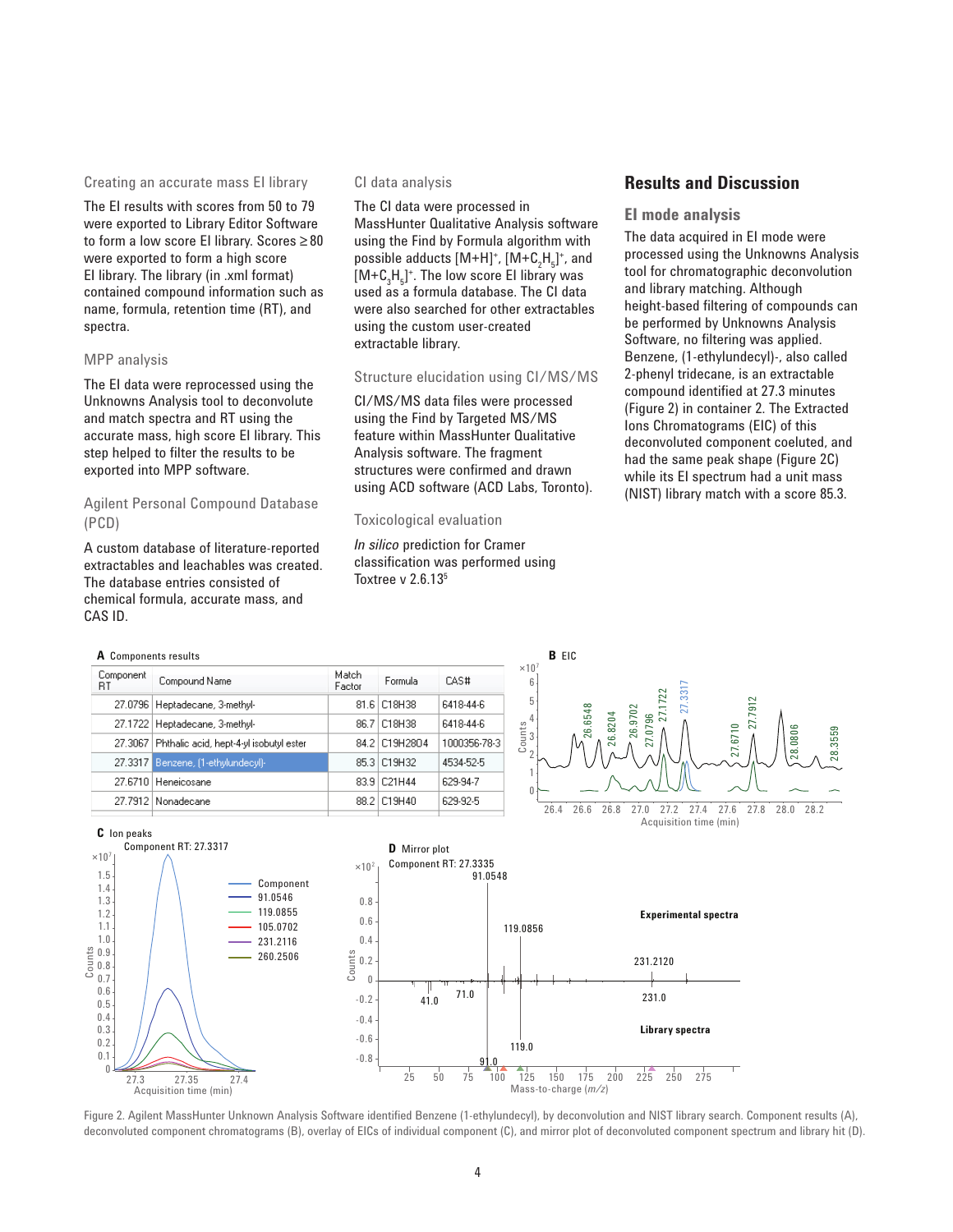Compounds with acceptable spectral matches with a score > 80, were exported to MPP software for data interpretation. The compound distribution across samples was visualized using a Venn diagram in MPP software. Figure 3 shows the Venn diagram of the distribution of identified extractables from the four different container systems. The Venn diagram shows 22 compounds (identified) commonly found in all containers independent of the manufacturer. Comparison of extractables distribution shows more than 200 compounds present in containers 3 and 4. Approximately 150 compounds have been extracted from containers 1 and 2, wherein container 2 shows the lowest number of compounds. The study shows that containers 3 and 4 are less suitable as a container system, compared to containers 1 and 2. Table 2 shows a selected list of extractables identified in container 2, and the compounds found common to all containers.



Figure 3. An Agilent Mass Profiler Professional Venn diagram showing the distribution of EI identified compounds among the four containers.

Table 2. Selected list of compounds identified in extract of container 2 (14 compounds from the Venn diagram in Figure 3) and compounds common between all samples.

| Extractable compound list found only in container 2          |
|--------------------------------------------------------------|
| Octadecane                                                   |
| Benzene, (1-methylundecyl)-                                  |
| Pentadecane, 2,6,10,14-tetramethyl-                          |
| Heptadecane, 3-methyl-                                       |
| Benzene, (1-ethylundecyl)-                                   |
| Eicosane, 2-methyl-                                          |
| 1,2-Benzenedicarboxylic acid, bis(2-methylpropyl) ester      |
| Heneicosane                                                  |
| Nonadecane                                                   |
| <b>Tetradecane</b>                                           |
| Pentacosane                                                  |
| <b>Commonly found extractables in all containers</b>         |
| Pentadecane                                                  |
| trisiloxane, 1,1,1,5,5,5-hexamethyl-3-[(trimethylsilyl)oxy]- |
| Heptadecane, 3-methyl                                        |
| Pentadecane, 2,6,10-trimethyl-                               |
| Nonane, 4,5-dimethyl                                         |
| Tetracosane, 11-decyl                                        |
| Pentadecane, 8-hexyl                                         |
| (E)-Hex-3-enyl (E)-2-methylbut-2-enoate                      |
| Dodecane                                                     |
| 3-Ethyl-3-methylnonadecane                                   |
| Cyclohexasiloxane, dodecamethyl-                             |
| Dodecane, 2,6,10-trimethyl                                   |
| Octane, 3,5-dimethyl-                                        |
| <b>Tridecane</b>                                             |
| Nonane, 5-(1-methylpropyl)-                                  |
| Tridecane, 6-methyl-                                         |
| Sulfurous acid, 2-ethylhexyl isohexyl ester                  |
| Cycloheptasiloxane, tetradecamethyl-                         |
| 6,6-Diethylhoctadecane                                       |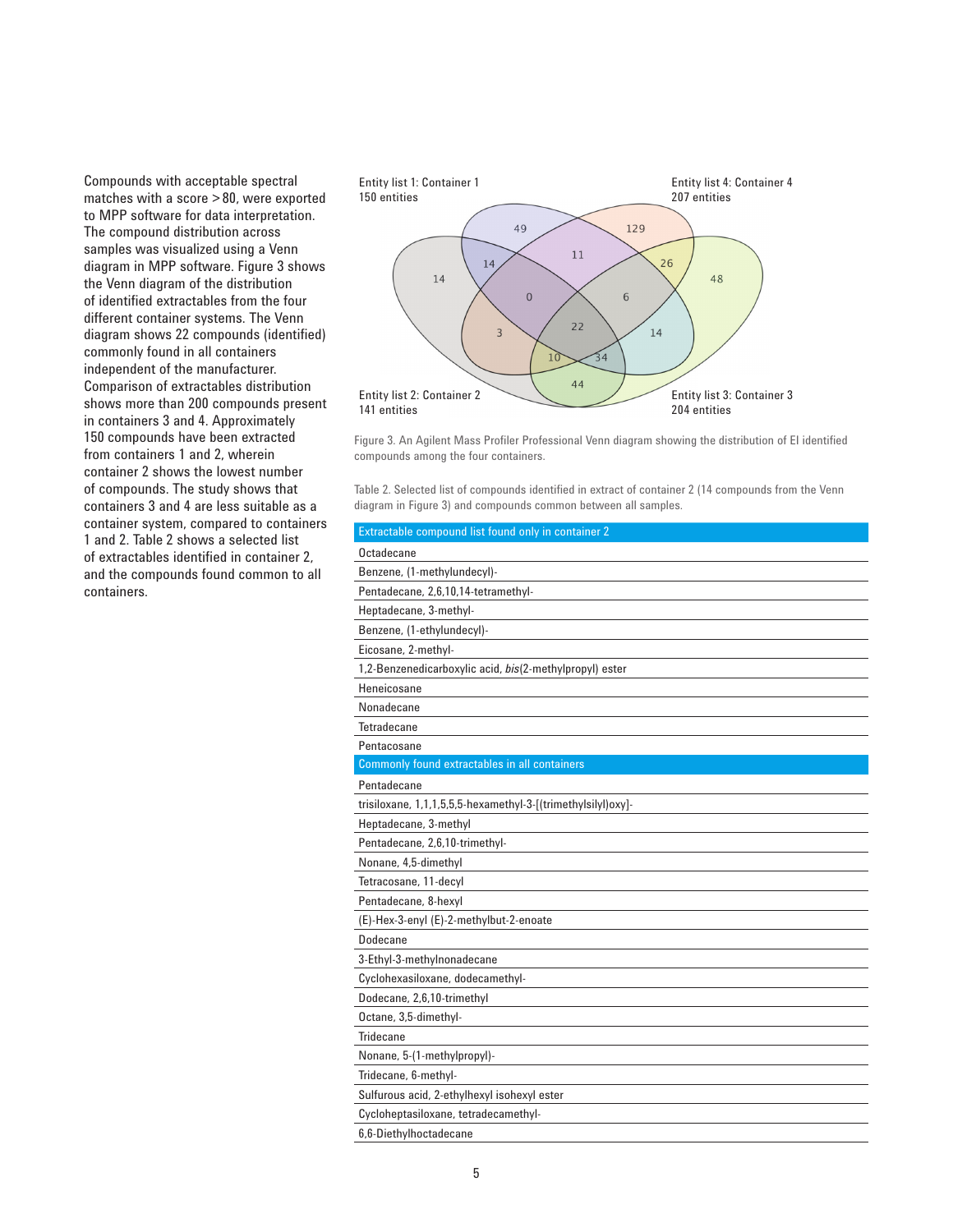## **CI mode analysis**

The CI data acquisition mode increased the number of identified compounds that were not considered as identified after EI data acquisition due to low library matching scores. To confirm the presence of low score EI results, a library of low score hits from the EI data analysis were made using the Library Editor Software. For example, benzoic acid, 4-ethoxy-, ethyl ester had an EI matching score of 67 of 100 points because it was buried in the chemical noise. The compound

was confirmed using the CI mode with a 0.58 ppm mass error for the most abundant molelcular ion (Table 3A). Additionally, a database of EI high score results could be made to mine CI data to confirm EI results, as previously shown<sup>6</sup>. To identify more compounds, an in-house built database was compiled containing extractables reported in the literature. Accurate mass information helps to identify compounds by formula. Table 3B shows the list of contaminants identified by data mining the CI files,

using the literature-derived custom database. Accurate mass CI data can be used to distinguish between compounds that cannot be determined using CI mode unit resolution single quad data. For example, *m/z* 194.094 and 194.0577 have been identified as two different compounds: benzoic acid, 4-ethoxyethyl ester and 1,3-benzenedicarboxylic acid, 1,3,-dimethylester, respectively. This identification of compounds having the same nominal *m/z* requires high resolution accurate mass data.

Table 3. CI-MS data were searched against low score EI results (A) and extra compounds detected using in-house databases (B) from container 2. The mass error refers to the most abundant molecular ion.

| A) Extractable by low score El databases                                              |             |                     | B) Extractable by literature-derived custom databases                                                       |             |                     |
|---------------------------------------------------------------------------------------|-------------|---------------------|-------------------------------------------------------------------------------------------------------------|-------------|---------------------|
| ID                                                                                    | <b>Mass</b> | Mass error<br>(ppm) | ID                                                                                                          | <b>Mass</b> | Mass error<br>(ppm) |
| (-)-Aristolene                                                                        | 204.1880    | 1.4                 | 1,2-(1,8-napthalenediyl)benzene                                                                             | 202.0784    | $-0.6$              |
| $(2S, 6R, 7S, 8E)$ - $(+)$ -2,7-Epoxy-4,8-megastigmadiene                             | 192.1510    | $-3.3$              | 1,3-Benzenedicarboxylic acid                                                                                | 166.0266    | 0.1                 |
| (3S,4aR,8aR)-1,1,3,6-Tetramethyl-3-vinyl-3,4,4a,7,8,<br>8a-hexahydro-1H-isochromene   | 220.1830    | 3.6                 | 1,3-Benzenedicarboxylic acid,<br>1,3-dimethyl ester                                                         | 194.0577    | 0.9                 |
| (4aS,8aS)-8-Isopentyl-4,4,7,8a-tetramethyl-1,2,3,4,4a,5,6,8a-<br>octahydronaphthalene | 262.2660    | 4.9                 | 1-Heptadecanol, 1-acetate                                                                                   | 298.2865    | 2.4                 |
| 1,1'-Bicyclooctyl                                                                     | 222.2350    | 1.6                 | 1-Heptene                                                                                                   | 98.1094     | 1.1                 |
| 1,2-Dimethoxy-4-(adamantyl-1)benzene                                                  | 272.1780    | $-2.5$              | 1-Octene                                                                                                    | 112.1252    | $-0.1$              |
| 1,3-di-iso-propylnaphthalene                                                          | 212.1570    | 3.8                 | 1-Phenanthrenecarboxylic acid,<br>1,2,3,4,4a,9,10,10a-octahydro-1,4a-<br>dimethyl-7-(1-methylethyl)-, methy | 314.2233    | 4.1                 |
| 1,3-Dimethyl-5-n-decylcyclohexane                                                     | 252.2820    | 2.6                 | 2,5-Cyclohexadiene-1,4-dione                                                                                | 108.0207    | 3.7                 |
| 1,4,5,8-Tetramethylnaphthalene                                                        | 184.1250    | 0.5                 | 2-Cyclohexen-1-one, 3,5,5-trimethyl-                                                                        | 138.1043    | 1.1                 |
| 10,18-Bisnorabieta-5,7,9(10),11,13-pentaene                                           | 238.1720    | 1.9                 | 2-Cyclopenten-1-one, 2-methyl-                                                                              | 96.0572     | 3.1                 |
| 13,15-Octacosadiyne                                                                   | 386.3910    | 3.2                 | 2-Hexanone                                                                                                  | 100.0884    | 4.6                 |
| 1-Naphthalenol, 1,2,3,4,4a,7,8,8a-octahydro-1,6-dimethyl-4-<br>(1-methylethyl)-       | 222.1980    | 1.5                 | 2-Naphthol                                                                                                  | 144.0569    | 4.4                 |
| 1-Nonadecene                                                                          | 266.2970    | 1.6                 | 2-Nonenal, 2-pentyl-                                                                                        | 210.1978    | 2.6                 |
| 1R,2c,3t,4t-Tetramethyl-cyclohexane                                                   | 140.1570    | 3.4                 | 2-Propanol, 1-ethoxy-                                                                                       | 104.0840    | $-2.6$              |
| 1-Undecene, 9-methyl-                                                                 | 168.1880    | 0.8                 | 3(2H)-Furanone, 5-(1,2-dihydroxyethyl)-                                                                     | 144.0424    | $-0.9$              |
| 2,2,3-Triethyloxirane                                                                 | 128.1200    | 1.6                 | 3-Octanone                                                                                                  | 128.1198    | 2.5                 |
| 2,2'-Dimethylbiphenyl                                                                 | 182.1100    | 3.9                 | 4,7-Methano-1H-indene, 3a, 4, 7, 7a-<br>tetrahydro-                                                         | 132.0939    | $-0.2$              |
| 2H-1-Benzopyran-5-carboxylic acid, 3,4-dihydro-2-methyl-4-oxo-                        | 206.0580    | 0.3                 | 4-Methylbenzophenone                                                                                        | 196.0884    | 1.9                 |
| 2-Methyl-6-methyleneoct-7-en-4-one                                                    | 152.1200    | 0.7                 | 4-Octylphenol; p-Octylphenol                                                                                | 206.1675    | $-1.9$              |
| Benzoic acid, 4-ethoxy-, ethyl ester                                                  | 194.0940    | $-0.6$              | Benzoic acid, 4-ethoxy-, ethyl ester                                                                        | 194.0941    | 0.9                 |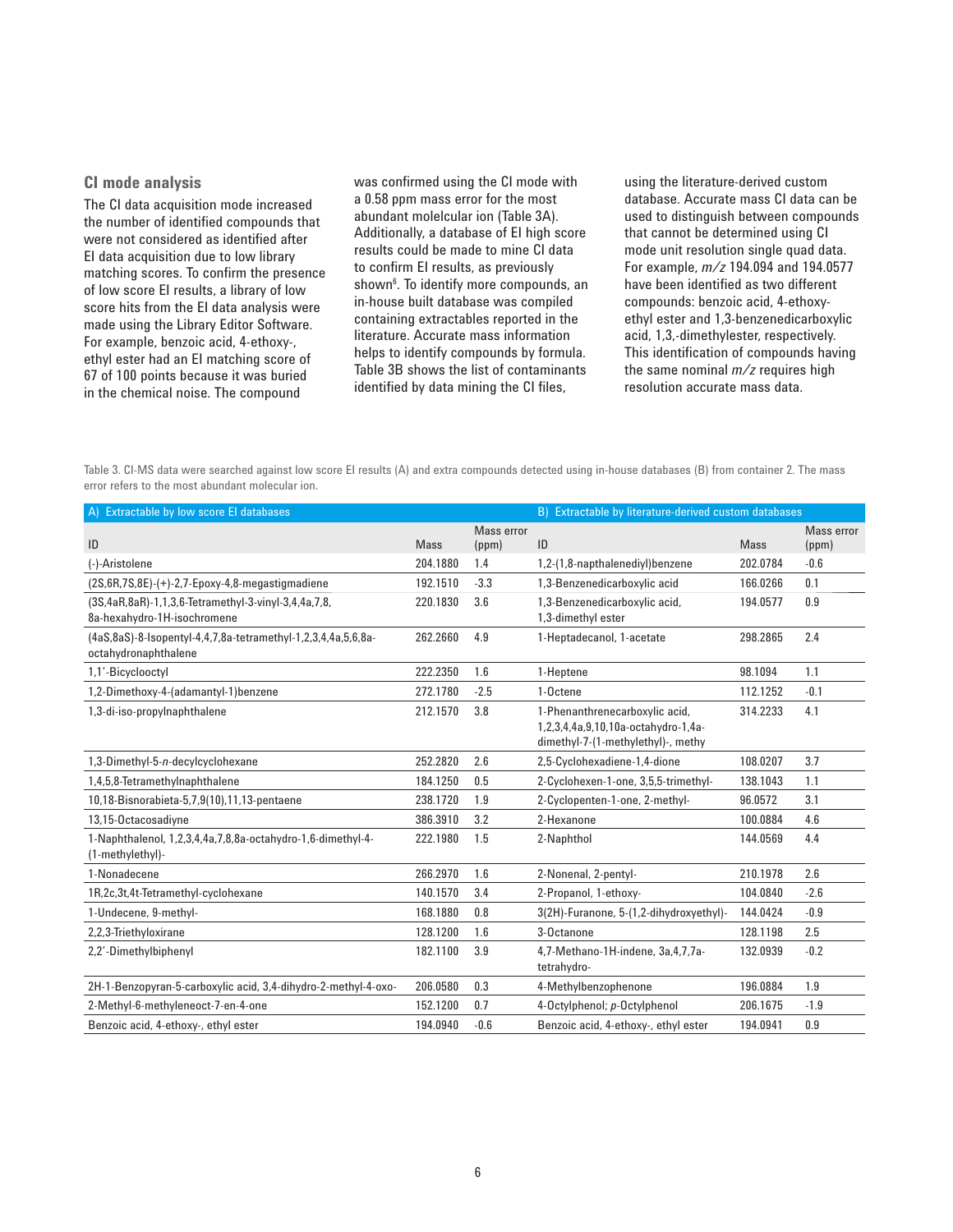#### **Confirmation by CI/MS/MS**

The accurate mass CI/MS/MS was used to confirm the structures for diethyl phthalate detected in EI. Phthalates, in general, have a missing molecular peak and a dominant fragment peak at *m/z* 149. Therefore, it is a challenge to assign correct identification to phthalates. The GC/Q-TOF provides not only accurate mass for the molecular and fragment ions, but also for MS/MS fragments, which enables formula generation for product ions. Figures 4A and 4B show the CI and CI/MS/MS analyses of diethyl phthalate. The CI/MS/MS spectra were interpreted (Figure 4C) using ACD software (ACD Labs, Toronto), and the product ions of precursor at *m/z* 223.0937 were identified. The characteristic fragment peak of *m/z* 149.0239 for phthalates was also observed (Figure 4B). The fragments and their accurate mass helped to confirm the compound identity.

Table 4. Cramer classification of compounds from four different containers exceeding 20 µg/mL concentration.

| Compound                        | <b>Container</b> | <b>Cramer classification</b> |
|---------------------------------|------------------|------------------------------|
| 5,5-Diethylpentadecane          | 4                | Class I (Low)                |
| Hexadecane                      | 1.2.3.4          | Class I (Low)                |
| 3-Methyloctacosane              | 4                | Class I (Low)                |
| 1-Hexadecanol                   | 4                | Class I (Low)                |
| Eicosane                        | 4                | Class I (Low)                |
| cis-11-Eicosenamide             | 4                | Class III (High)             |
| 1-Decanol, 2-hexyl-             | 4                | Class I (Low)                |
| 3,3,13,13-Tetraethylpentadecane | 4                | Class I (Low)                |
| 1-Hexacosanol                   | 4                | Class I (Low)                |
| 2-Methylpentacosane             | 4                | Class I (Low)                |
| Cyclotetradecane                | 4                | Class I (Low)                |
| 3,3-Diethylpentadecane          | 4                | Class I (Low)                |
| 2-Methylheptacosane             | 4                | Class I (Low)                |
| Cyclopentane, undecyl-          | 4                | Class I (Low)                |
| 1-Octadecanol                   | 4                | Class I (Low)                |
| 3-Methyltriacontane             | 4                | Class I (Low)                |
| 5,5-Diethylheptadecane          | 4                | Class I (Low)                |
| Octacosanol                     | 4                | Class I (Low)                |
| 3-Methylhexacosane              | 4                | Class I (Low)                |
| 3,3-Diethylheptadecane          | 4                | Class I (Low)                |
| Heptadecane                     | 1,2,3            | Class I (Low)                |
| Dodecane                        | 1                | Class I (Low)                |
| <b>Tetradecane</b>              | 1                | Class I (Low)                |
| 2,2,4,4, tetramethyloctane      | 1                | Class I (Low)                |
| Octadecane                      | 3                | Class I (Low)                |



Figure 4. Structure elucidation of diethyl phthalate.